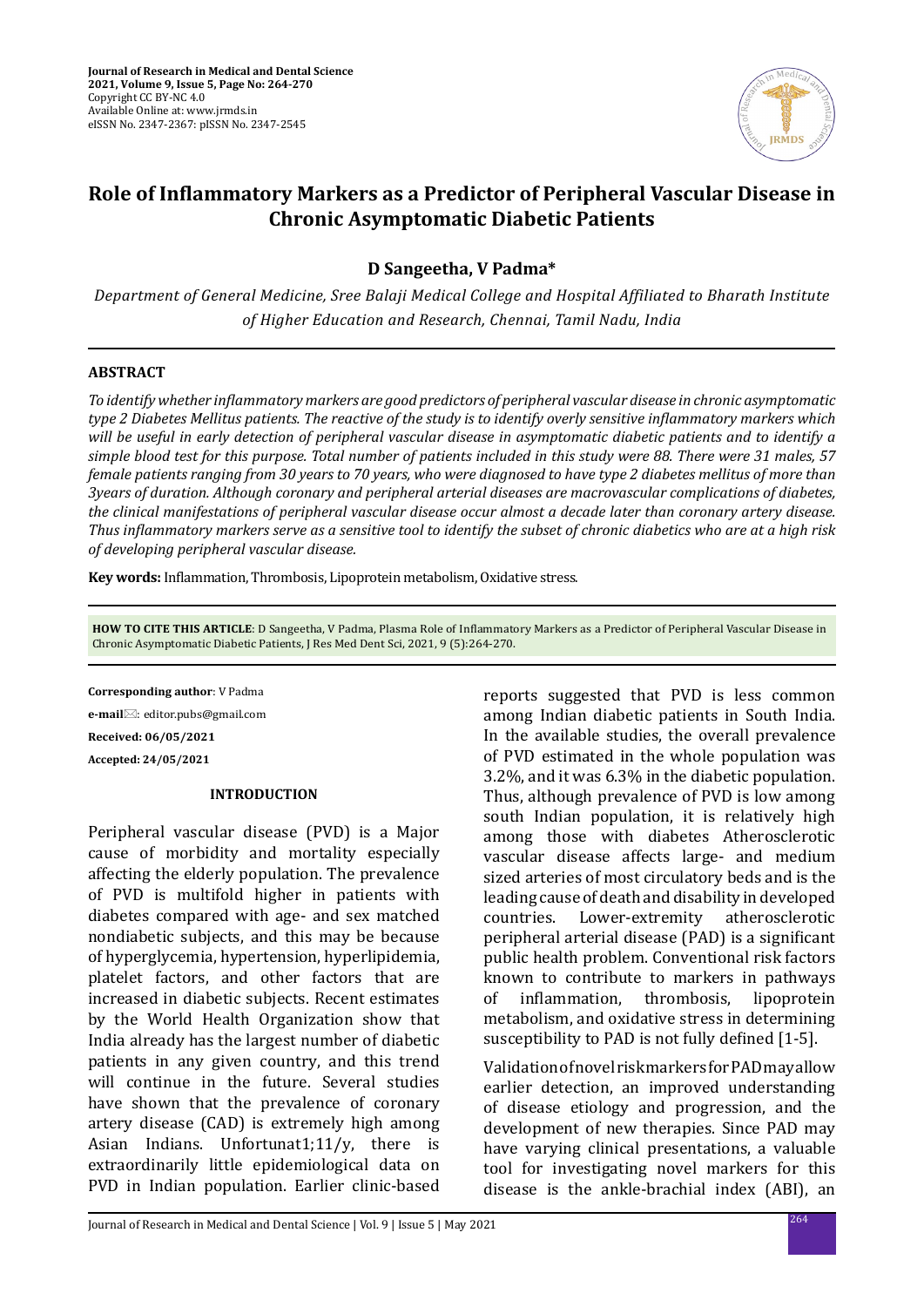objective, reproducible, non-invasive measure that correlates with PAD severity. ABI=0.90 is 95% sensitive and 90% specific for the presence of a=50% narrowing of a lower extremity artery and is used in the clinical setting to establish a diagnosis of PAD. ABI over time provides a measure of PAD progression and ABI also provides prognostic information. Patients with severe PAD (ABI=0.40) have a significantly decreased survival, with only 24% of patients alive at 12 years. In recent years, several 'novel' circulating marker including C-reactive protein (CRP), fibrinogen, lipoprotein(a) (Lp(a)), and homocysteine have been examined as potential risk factors for atherothrombotic vascular disease. This review will focus on role of inflammatory markers in predicting the onset of PAD before the manifestation of clinical features [6-9].

The term peripheral arterial disease (PAD) is widely used to refer to chronic arterial disease of the legs of atherosclerotic origin. Atherosclerosis is by far the most common cause (>90%) of arterial problems in the leg (1). PAD affects about 5% of the elderly population over 55 years in the western world (2). Several studies have demonstrated that inflammation is also involved in the development of PAD (3-9). Previous studies have demonstrated that PAD is strongly associated with elevated plasma levels of the inflammatory markers C reactive protein (CRP) and fibrinogen Moreover, other studies [10,11]. Accordingly, diabetes shows a high prevalence in the general population and is a crucial risk factor for cardiac and arterial disease [12-15]. The pivotal and crucial role played by inflammation in the pathophysiology of PAD has received much attention. Based on our current knowledge, we propose that inflammatory mediators may be involved in PAD development. A substantial body of evidence has accumulated to support a key role for inflammation in the development and progression of atherosclerosis. Several studies have investigated the association of various markers of vascular inflammation including acute phase reactants (CRP), cytokines  $(interleukin-6(IL-6)).$ molecules (CAMs), white blood cell (WBC) count, and beta2-microglobulin, with manifestations of atherosclerotic vascular disease. Novel circulating markers that have been implicated in PAD [16,17].

## **MATERIALS AND METHOD**

## **Study population**

This study was conducted in the Department of Medicine of Sree Balaji Medical College, Chennai, Tamil Nadu during the period of August 2010 to August 2011.Total number of patients included in this study were 88. There were 31 males, 57 female patients ranging from 30 years to 70 years, who were diagnosed to have type 2 diabetes mellitus of more than 3years of duration.

## **Study design**

This study is a cross sectional study. This study is aimed to assess the role of inflammatory markers like high sensitivity CRP, apo A, apo-B, homocysteine level in asymptomatic type 2 diabetic patients as a predictor for peripheral vascular disease.

## **Inclusion criteria**

- $\checkmark$  Male and female patients of age >30 years were selected.
- $\checkmark$  Subjects who are diabetic for >3 years with or without treatment were included.
- $\checkmark$  Subjects Blood Pressure should be between 110-140/70- 90mm Hg with or without treatment.
- $\checkmark$  Subjects with no history of heart disease or complaints related to cardiac disease like history of CAD, moderate to severe valvular disease, atrial fibrillation, or other severe arrhythmias and congenital heart disease were enrolled into the study.
- $\checkmark$  Subject with no history of End Stage Renal Failure.
- $\checkmark$  Subjects with normal Doppler study.

## **Exclusion criteria**

- $\checkmark$  Subjects with presence of pathological Q waves, LV hypertrophy on voltage criteria, or ST/T wave abnormalities in ECG.
- $\checkmark$  Subjects with history of peripheral vascular disease
- $\checkmark$  History of Congestive Heart Failure.
- $\checkmark$  History of End Stage Renal Failure.
- $\checkmark$  History of Smoking.
- $\checkmark$  History of Alcohol.
- $\checkmark$  Subject with uncontrolled hypertension.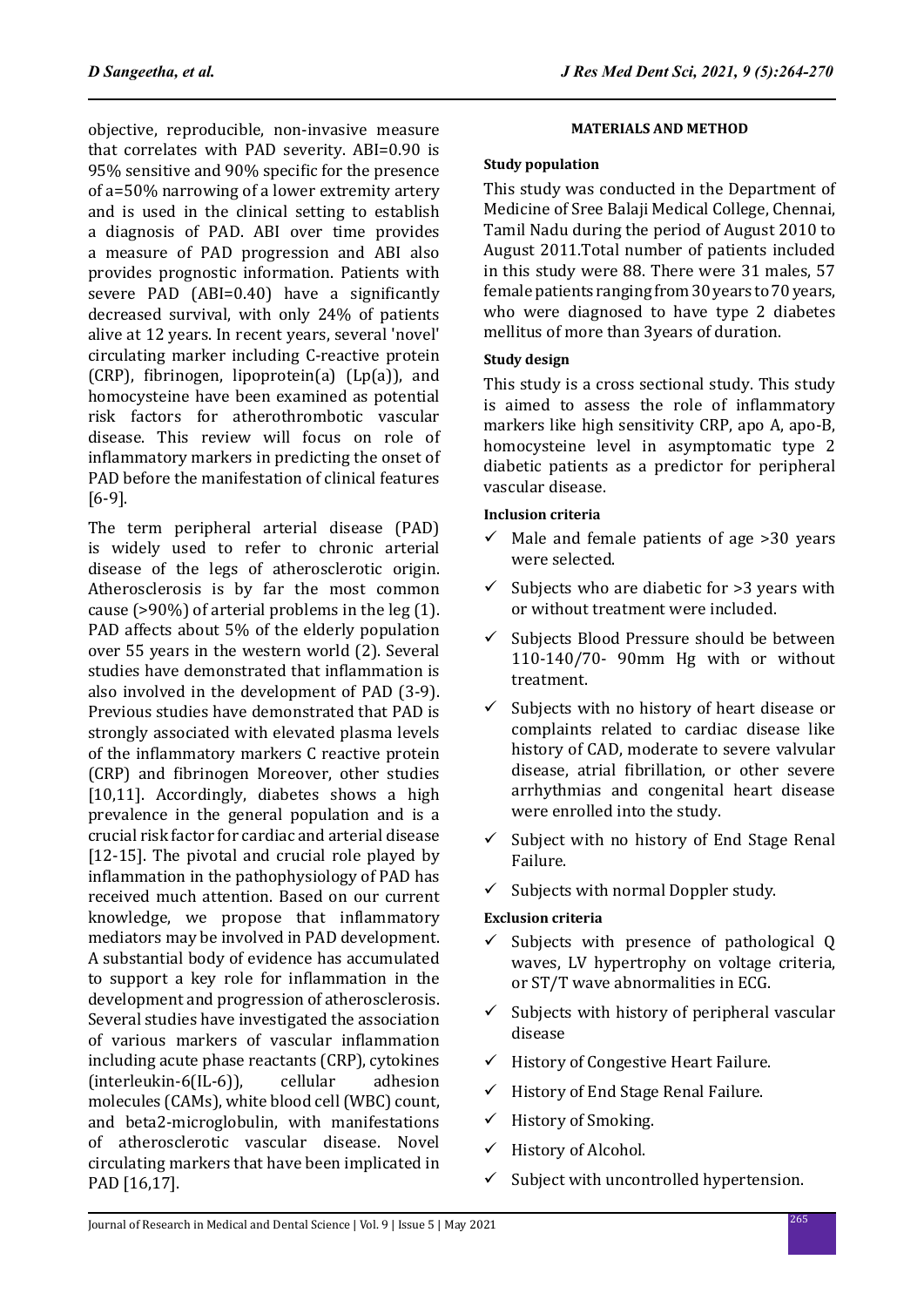- $\checkmark$  Patient who is not willing to participate in the study.
- $\checkmark$  Individuals who are cognitively impaired and/or who are unable to give informed consent.
- $\checkmark$  Any other health or mental condition that in the Investigator's opinion may adversely affect the subject's ability to complete the study.
- $\checkmark$  History of autoimmune disorders and connective tissue disorders.

### **RESULTS**

The mean age of the study population was about 50 years, and the mean duration of diabetes was 7 years. The renal function tests and liver function tests' mean were within normal limits. The mean apo-A level was 96 mg/dl (with 110mg/ dl being the upper limit for normal) with a range from 0.97 to 139 mg/dl. The mean apo-B level was 91.8 i:ng/dl with 90mg/dl being the upper limit for normal. The mean homocysteine level was 2.8mg/dl with 1 mg/dl being the upper limit for normal. Our study population consisted of mainly middle-aged diabetics in the age group of 40 to 60 years with a minority from below 40 years and above 61 years. Hence most of the people who were studied were middle aged diabetics with no major co morbid illness (Table 1).

Our study population consisted of predominantly female population, due to regular outpatient visits and compliance with follow up protocols by females compared to males in our study group (Table 2). Apo-A levels were only elevated in a minority of the study group (20.5%) whereas Apo-B levels were elevated in about (70.5 %) of the study group (Table 3). Overly sensitive CRP levels were elevated in about 64.8% of the

study population One parameter was elevated in almost 40 % of the study population and two parameters were elevated in 35 % of study population thus adding up to a significant percentage of those studied (Table 4). Table 5 shows the Number of parameters abnormal levels. Table 6 and 7 Shows the APO A and TC levels.

Thus, from the above Figure 1 it is clear that Apo-B is the variable that is significantly elevated in 70.5% of the study population with a mean value of 91.8mg/dl, which is higher than the upper limit of normal (90 mg/dl). the association was statistically significant with p value of 0.009. hCRP was elevated in 64.8 % of the study population with mean value of 2.85 mg /dl, which was significantly higher than the normal level (1 mg/dl). The association was statistically significant with a p value of <0.001. Apo-A value was only elevated in 20.5% of the study population with a mean value of 96.01 mg/dl which is lower than the upper limit of normal (110 mg %). Hence hCRP and apo B were the variables elevated in our study population with a significant p value.

The above Figure 2 shows that one parameter was alone elevated in 39.8% of the study group

| Table 1: Age groups. |           |         |  |  |  |
|----------------------|-----------|---------|--|--|--|
| Age group            | Frequency | Percent |  |  |  |
| Up to 40yrs          | 19        | 21.6    |  |  |  |
| 41 - 50yrs           | 22        | 25      |  |  |  |
| $51 - 60$            | 28        | 31.8    |  |  |  |
| 61yrs or more        | 19        | 21.6    |  |  |  |
| Total                | 88        | 100     |  |  |  |

#### **Table 2: Shows the Gender and frequency.**

| Gender |                 | Frequency |
|--------|-----------------|-----------|
| Male   | - 1             | 35.2      |
| Female | --<br>ь.<br>J., | 64.8      |
| Total  | 88              | 100       |

#### **Table 3: Shows the APO levels.**

| <b>APO A Level</b> | Frequency | Percent |
|--------------------|-----------|---------|
| Normal             | 70        | 79.5    |
| Abnormal           | 18        | 20.5    |
| Total              | 88        | 100     |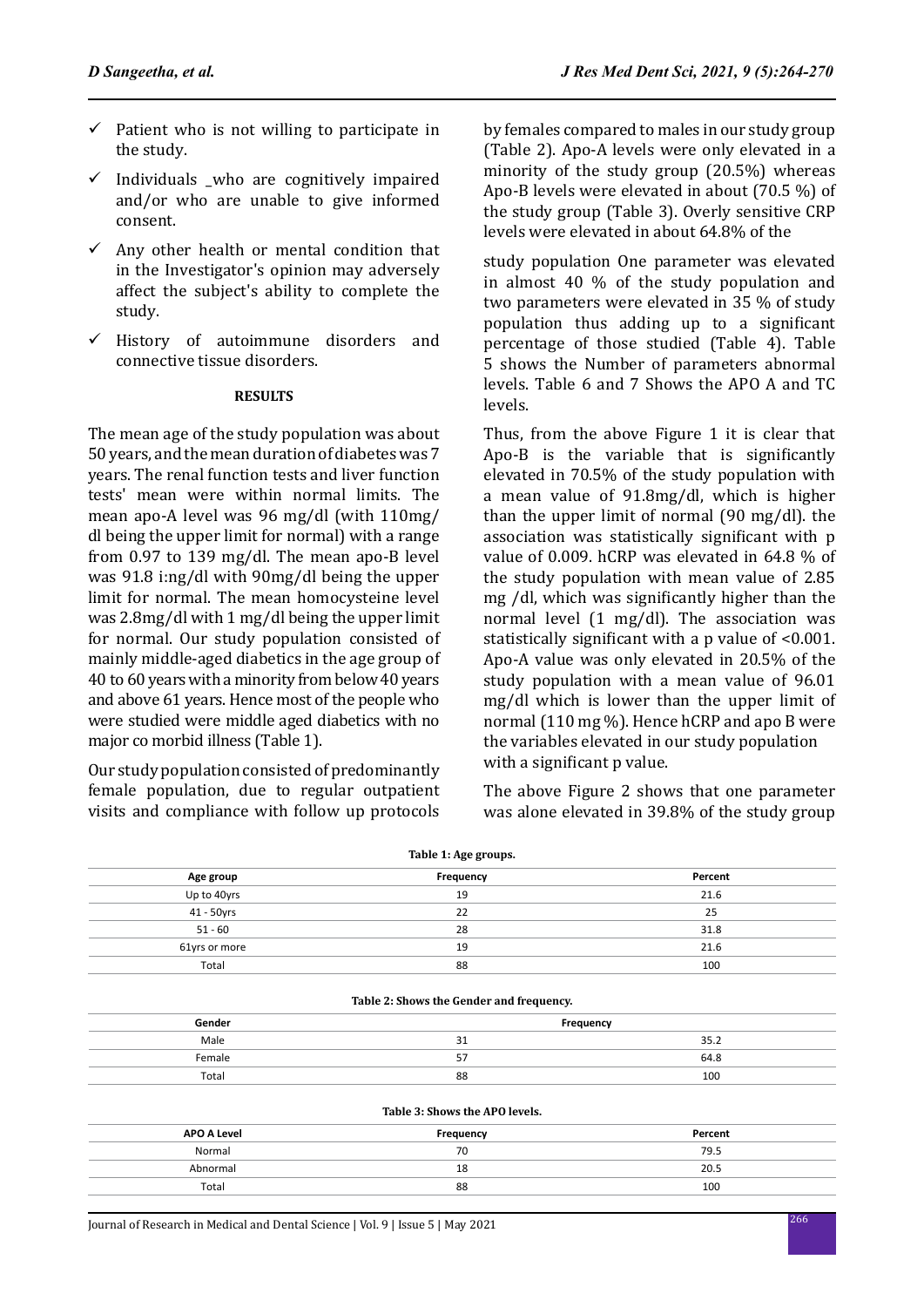| Table 4: HCRP levels. |           |         |  |  |
|-----------------------|-----------|---------|--|--|
| <b>HCRP Level</b>     | Frequency | Percent |  |  |
| Normal                | 31        | 35.2    |  |  |
| Abnormal              | 57        | 64.8    |  |  |
| Total                 | 88        | 100     |  |  |

#### **Table 5: Number of parameters abnormal levels.**

| Number of parameters abnormal | Frequency | Percent |
|-------------------------------|-----------|---------|
| None                          | 12        | 13.6    |
| One                           | 35        | 39.8    |
| Two                           | 31        | 35.2    |
| Three                         | 10        | 11.4    |
| Total                         | 88        | 100     |

| Table 6: APO A level. |          |    |        |          |       |       |                |         |
|-----------------------|----------|----|--------|----------|-------|-------|----------------|---------|
| Variable              | Elevated | N  | Mean   | Std. Dev | Min   | Max   | <b>F-Value</b> | P-Value |
|                       | None     | 12 | 118.18 | 8.1      | 111.1 | 139.2 |                |         |
|                       | One      | 35 | 102.11 | 8.44     | 90.3  | 122.9 |                |         |
| APOA mg/dl            | Two      | 31 | 89.48  | 7.52     | 77.4  | 109.7 | 28.16          | < 0.001 |
|                       | Three    | 10 | 68.31  | 35.39    |       | 88.5  |                |         |
|                       | Total    | 88 | 96.01  | 19.27    |       | 139.2 |                |         |

| Table 7: TC levels. |          |    |        |          |            |     |                |         |
|---------------------|----------|----|--------|----------|------------|-----|----------------|---------|
| Variable            | Elevated | N  | Mean   | Std. Dev | <b>Min</b> | Max | <b>F-Value</b> | P-Value |
|                     | None     | 12 | 184.08 | 46.61    | 107        | 256 |                |         |
|                     | One      |    | 176.71 | 47.24    | 114        | 345 |                |         |
| ТC                  | Two      | 31 | 165.45 | 44.9     | 89         | 287 | 1.99           | 0.122   |
|                     | Three    | 10 | 142.5  | 34.74    | 106        | 210 |                |         |
|                     | Total    | 88 | 169.86 | 45.9     | 89         | 345 |                |         |



**Figure 1: Shows the percentage of abnormal levels.**



**Figure 2: Number of biochemical parameters in abnormal levels.**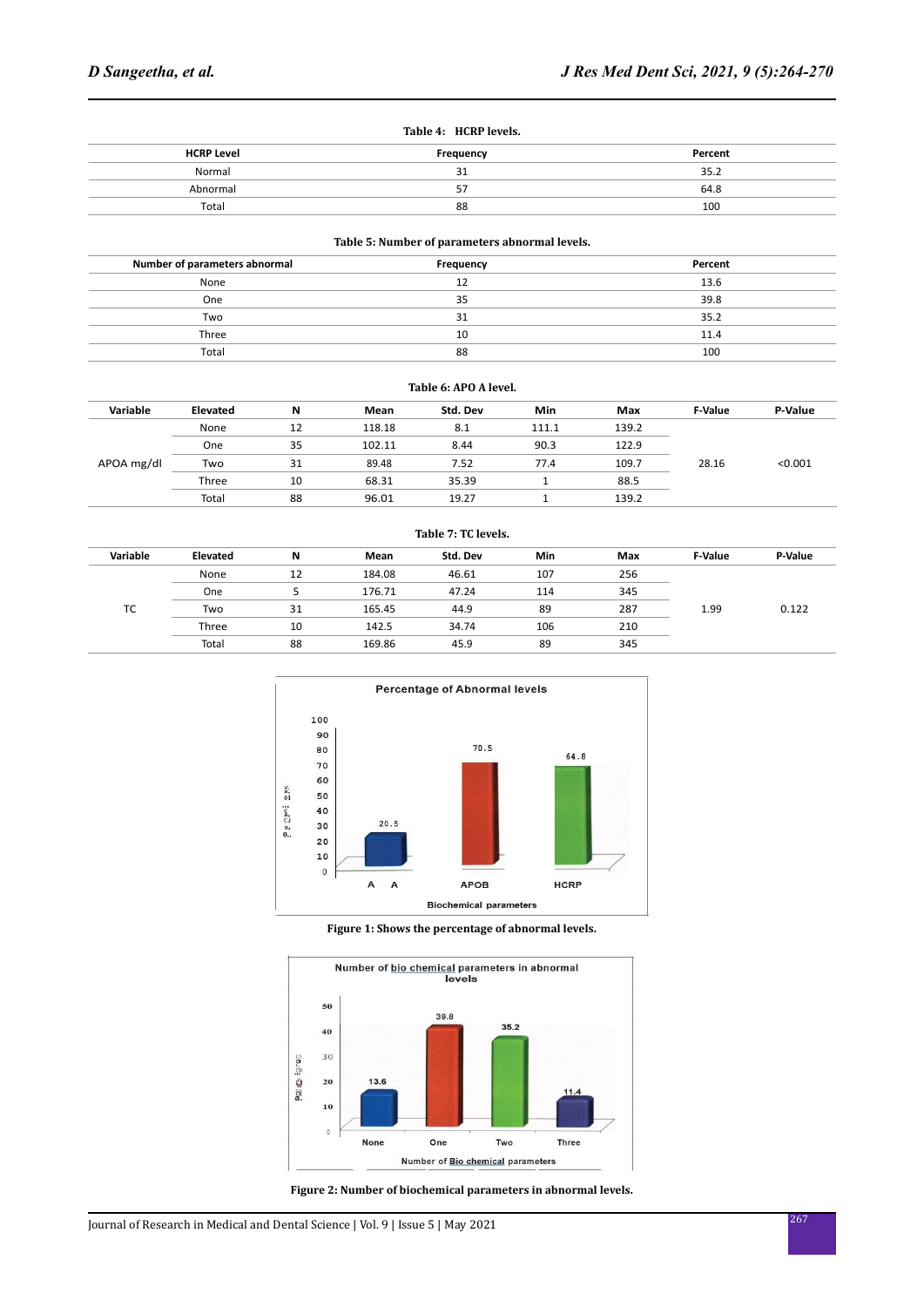and two parameters were elevated in 35.2 % of the study group and three parameters were elevated in 11.4 % of the study group and only 13.6% of the study population had all parameters within normal range.

## **DISCUSSION**

Although coronary and peripheral arterial diseases are macrovascular complications of diabetes, the clinical manifestations of peripheral vascular disease occur almost a decade later than coronary artery disease. Majority of patients with peripheral vascular disease have associated coronary artery disease, however the opposite isn't true. Although atherosclerosis in patients with diabetes is similar to that seen in non-diabetic patients, it is generalized, occurs prematurely and progresses at an accelerated pace. Peripheral vascular disease in -- diabetics differs from that in non-diabetics in many aspects [18].

In non-diabetics the sites of occlusion are usually the infra renal aorta, iliac ana superficial femoral arteries, with sparing of distal vessels. Whereas, in diabetics occlusive lesions occur in crural arteries, namely tibials and peroneals, with sparing of the arteries of the foot. This characteristic vascular involvement in diabetics had made it possible to carry out vascular reconstruction, where proximal vessel like popliteal is anastomosed to foot vessels like dorsalis pedis thus bypassing the obstructed tibial and peroneal vessels., This pedal artery bypass technique has led to a significant decline in the incidence of all levels of limb amputations .Hence the need to diagnose peripheral vascular disease in diabetics at an early stage so that prevention of complications by early intervention is possible [19]. The overall prevalence of PVD among Indians is considerably low as compared to the Western patients. Mohan et al have reported the prevalence of PVD in South Indian diabetics to be 3.9%. in Western series the prevalence ranges between 22 - 45%. The prevalence of PVD in diabetics increases with age increasing from 3.2% in those below 50 yrs of age to 33% in those above 80 yrs. of age. The prevalence of PVD in diabetics also increases with the duration of diabetes from 15% to 45% at 10 to 20 years respectively after the diagnosis of diabetes. In India, the number of diabetic patients above the age of 80 years or with duration of diabetes more than 30 years is extremely low, thus explaining the low prevalence of PVD in diabetics. In the coming years with better disease care, longevity of our diabetics would significantly increase, and it will not be surprising to see an alarming increasing prevalence of PVD in Indian diabetics [20,21].

Indian diabetics also present with peripheral vascular disease at an advanced stage h foot ulcers and advanced vascular disease where even limb salvage is not possible. The existing investigations like Doppler, duplex Doppler, ct angiogram, MR Angiogram all detect vascular disease after onset and there are no standard tests to diagnose peripheral vascular disease before the onset. we generally investigate for peripheral vascular disease only in a symptomatic patient with positive history for claudication pain [22-24]. In such symptomatic patients we also preformed serum inflammatory markers along with Doppler study to find out the association between them. we found serum pro inflammatory markers were significantly elevated in peripheral vascular disease patients. This was the basis for our study to be performed in chronic asymptomatic diabetic patient, as a predictor of peripheral vascular disease [25].

This study shows that inflammatory markers like hCRP, apo-A and apo-B which are sensitive markers for detection of peripheral vascular disease are also elevated in diabetics who do not have overt vascular disease [26-29]. Overly sensitive CRP was elevated in 64.8% of the population,20.5% of them had elevated apo-A and apo-B was around 70.5% of the total population. Among all these bio-markers apo-B was significantly found to be elevated in our study. Also it demonstrates that only 13.5% of the diabetic patients remain to be unaffected, rest all the diabetic patients showed significant elevation in the serum biomarkers. The main aim of our study is to identify the diabetic patients prior to this development of macrovascular complications using a simple screening tool [30- 33]. Hence these simple blood tests can be used to follow up this subset of diabetic population who are at high risk of development of peripheral vascular disease so that early intervention is possible.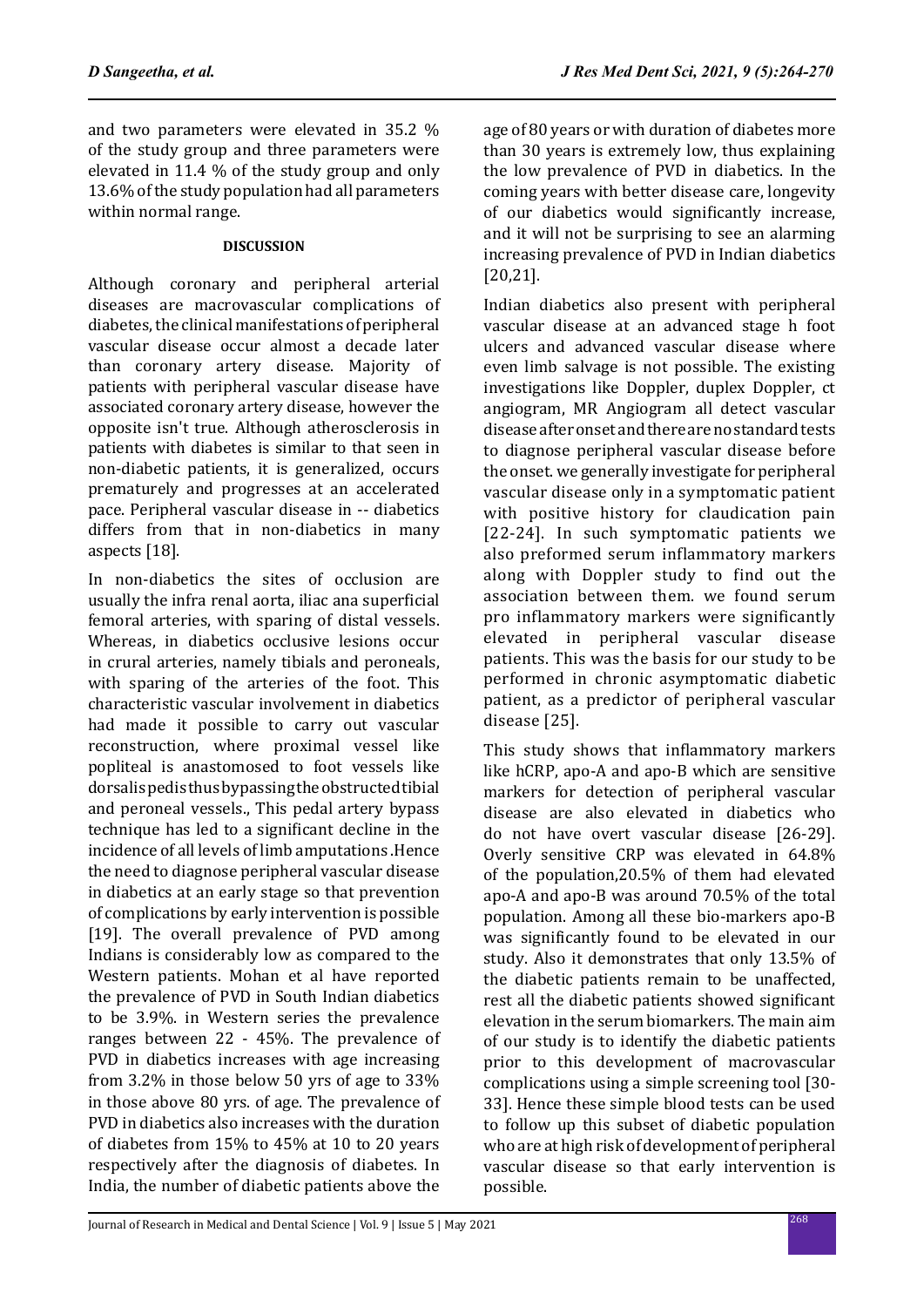## **CONCLUSION**

Inflammatory markers have been proven to have a role in diagnosing cardiovascular disease at an early stage before the onset of symptoms. They have also been studied extensively in peripheral vascular disease and found to have a role in the diagnosis of peripheral vascular disease at an early stage. In this study we have studied the levels of inflammatory markers in chronic diabetic population (>3 years) and found out that 2 inflammatory markers i.e., hCRP and apo-B were elevated in the study population. This subset of population is being monitored for the onset of peripheral vascular disease by using ABI and Doppler imaging. Thus, inflammatory markers serve as a sensitive tool to identify the subset of chronic diabetics who are at a high risk of developing peripheral vascular disease.

### **FUNDING**

No funding sources.

### **ETHICAL APPROVAL**

The study was approved by the Institutional Ethics Committee.

### **CONFLICT OF INTEREST**

The authors declare no conflict of interest.

### **ACKNOWLEDGMENTS**

The encouragement and support from Bharath University, Chennai, is gratefully acknowledged. For provided the laboratory facilities to carry out the research work.

### **REFERENCES**

- 1. Criqui MH. Peripheral arterial disease: Epidemiological aspects. Vase Med 2001; 6:3-7.
- 2. Muller-Buhl U, Wiesemann A, Oser B, et al. Correlation of hemodynamic and functional variables with the angiographic extent of peripheral arterial occlusive disease. Vase Med 1999; 4:247-251.
- 3. Doobay AV, Anand SS. Sensitivity and specificity of the ankle branchial index to predict future cardiovascular out-comes: A systematic review. Arterioscler Thromb Vase Biol 2005; 25:1463-1469.
- 4. McKenna M,Wolfson S, Kuller L. The ratio of ankle and arm arterial pressure as an independent predictor of mortality. Atherosclerosis 1991; 87:119-128.
- 5. Hirsch AT, Haskal ZJ, Hertzer NR, et al. ACC/AHA Guidelines for the management of patients with peripheral arterial disease (lower extremity, renal, mesenteric, and abdominal aortic). Circulation 2006; 113:e463-e654.
- 6. Feinglass J, McCarthy WJ, Slavensky R, et al. Effect of lower extremity blood pressure on physical functioning in patients who have intermittent claudication. The Chicago claudication outcomes research group. J Vasc Surg 1996; 24:503-512.
- 7. Wang CH, Li SH, Weisel RD, et al. C-reactive protein upregulates angiotensin type 1 receptors in vascular smooth muscle. Circulation 2003; 107:1783-1790.
- 8. Torzewski J, Torzewski M, Bowyer DE, et al. C-reactive protein frequently colocalizes with the terminal complement complex in the intima of early atherosclerotic lesions of human coronary arteries. Arterioscler Thromb Vase Biol 1998; 9:1386-1392.
- 9. Ridker PM, Cushman M, Stampfer MJ, et al. Plasma concentration of C-reactive protein and risk of developing peripheral vascular disease. Circulation 1998; 97:425-428.
- 10. Pradhan AD, Shrivastava S, Cook NR, et al. Symptomatic peripheral arterial disease in women: nontraditional biomarkers of elevated risk. Circulation 2008; 117:823- 831.
- 11. Bloemenkamp DG, van den Bosch MA, Mali WP, et al. Novel risk factors for peripheral arterial disease in young women. Am J Med 2002; 113:462-467.
- 12. Unlu Y, Karapolat S, Karaca Y, et al. Comparison of levels of inflammatory markers and hemostatic factors in the patients with and without peripheral arterial disease. Thromb Res 2006; 117:357-364.
- 13. Yu HI, Sheu WH, Song YM, et al. C-reactive protein and risk factors for peripheral vascular disease in subjects with Type 2 diabetes mellitus. Diabet Med 2004; 21:336-341.
- 14. McDermottMM, Green D, Greenland P, et al. Relation of levels of hemostatic factors and inflammatory markers to the ankle brachial index. Am J Cardiol 2003; 92:194- 199.
- 15. Pande RL, Perlstein TS, Beckman JA, et al. Association of insulin resistance and inflammation with peripheral arterial disease: the national health and nutrition examination survey, 1999 to 2004. Circulation 2008; 118:33-41.
- 16. Vidula H, Tian L, Liu K, et al. Biomarkers of inflammation and thrombosis as predictors of near-term mortality in patients with peripheral arterial disease: A cohort study. Ann Intern Med 2008; 148:85-93.
- 17. Beckman JA, Preis 0, Ridker PM, et al. Comparison of usefulness of inflammatory markers in patients with versus without peripheral arterial disease in predicting<br>adverse cardiovascular outcomes (myocardial adverse cardiovascular infarction, stroke, and death). Am J Cardiol 2005; 96:1374-1378.